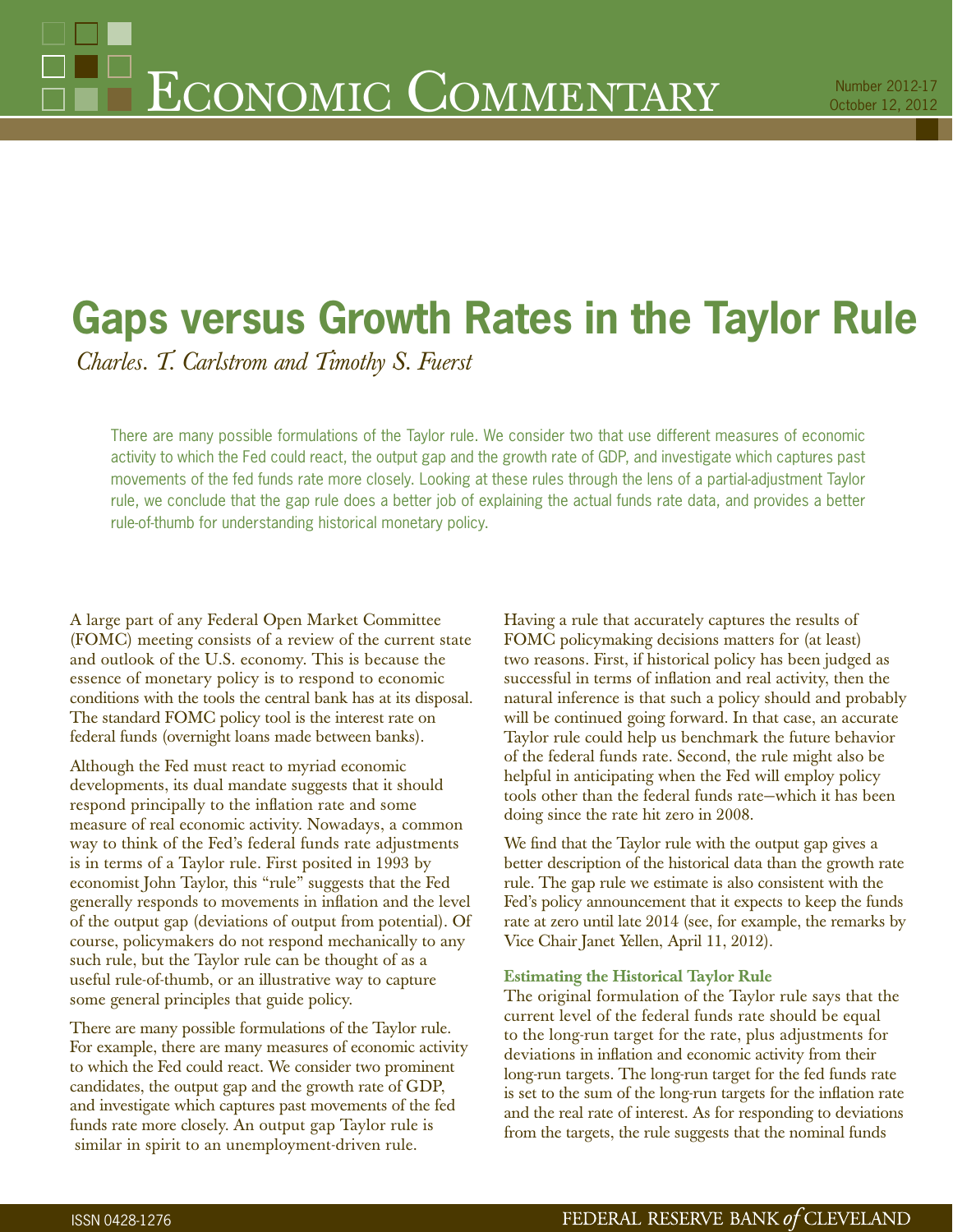rate target should be increased whenever inflation or real activity are above target. The idea is that such movements in the policy rate will move inflation and real activity back to their long-run targets. Taylor suggested certain values for the size of these policy responses to deviations. But instead of using his numbers, we statistically estimate the rule using historical data.

One of our versions of the Taylor rule uses the output gap as its measure of economic activity, as Taylor did originally. The output gap is the difference between actual GDP and a measure of potential GDP. Our second version uses the growth rate of GDP. We'll refer to them as our "gap" and "growth" rules, respectively.

When evaluating historical monetary policy, it is important to consider the data the Fed actually had available at the time of its policy decision. This is particularly important with measures of economic activity such as real GDP, which are revised several times after their initial estimates. For example, the real-time estimate of the output gap in the first quarter of 2001 was 0.1 percent. After many subsequent revisions, the final measure of the output gap for that period was –1.5 percent. Hence, in early 2001, the data available to the FOMC suggested that the economy was operating fairly close to its potential, although we now think that output was significantly below potential. It is for this reason that our analysis considers only real-time data on inflation and output, since this is the information that policymakers had when they set the policy.

Figure 1 presents the federal funds rate that is predicted by both of our versions of the Taylor rule. To calculate these rates, we first use data over the entire time period that we are investigating (1987 to 2002) to estimate the reaction of the funds rate to movements in inflation and real activity. We

then use this estimated reaction and the historical data to generate estimates for the funds rate at each point in time according to each version of the Taylor rule.

Both the gap and growth rules track the broad tendencies in the behavior of the funds rate. But the gap rule fits the data much better. In the case of the gap, the average residual is about 69 basis points, compared to 151 basis points for the growth rule.

The FOMC most likely adjusts the funds rate more slowly than either of the estimated rules in figure 1 suggests. There are many reasons why the Fed might want to temper its policy moves with a dose of gradualism. First, interest rate volatility might be costly for market participants, and a policy of slowly moving the funds rate up over several FOMC meetings might be preferred to a policy in which the entire movement occurs at once. Second, since new data are constantly arriving, the Fed might want to move slowly so that abrupt policy reversals can be avoided. Such reversals might undermine the credibility of the central bank.

If the FOMC does move the policy rate gradually, including a lagged funds rate in the estimated Taylor rule should help it fit the historical data better. The size of the coefficient on the past funds rate will tell us how much the past funds rate figures into funds rate decisions. A larger coefficient would imply that the FOMC responds more to what the funds rate was yesterday than incoming economic information.

To quantify this, figure 2 shows re-estimates of the two rules. In the re-estimated rules, the Fed responds to inflation and economic activity (the output gap or the GDP growth rate) as before, but recent values of the funds rate have been added. For example, if the inflation rate increases above target, both the gap and growth rule call for an increase in the funds rate. But with the addition of the past funds rate



# **Figure 1. Noninertial Taylor Rule Figure 2. Partial Adjustment Taylor Rule**



Sources: Board of Governors of the Federal System; Federal Bank of Philadelphia; Bureau of Economic Analysis; authors' calculations.

Sources: Board of Governors of the Federal System; Federal Bank of Philadelphia; Bureau of Economic Analysis; authors' calculations.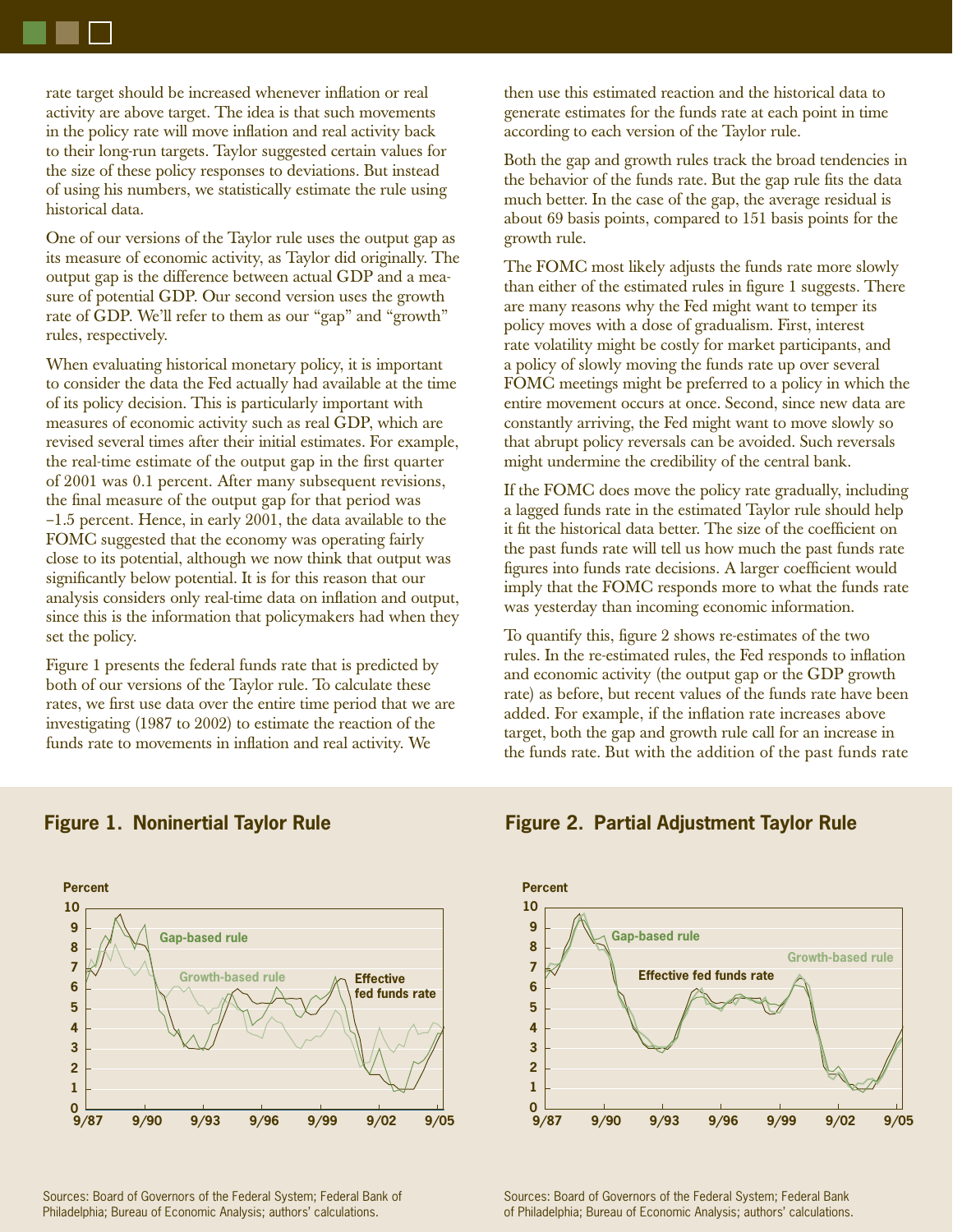to the rules, the increase will take effect in smaller increments and, as a result, more slowly.

It is clear from figure 2 that the data strongly support this gradualism in Fed behavior. Adding the past funds rate improves the fit significantly. The estimated rules now track actual funds-rate behavior very closely. The average prediction error is only 26 basis points for the gap rule and 30 basis points for the growth rule. Evidently, assuming that the Fed desires gradual adjustment in policy rates helps to understand FOMC policy during this time period.

### **Medium-Run Targets**

One way to think about rules that incorporate the past funds rate is that they don't represent where the Fed wants the funds rate to be today necessarily, but where it wants the rate to head over the course of the next several meetings (which we will refer to as the "medium-run target"). In other words, the rules imply that the FOMC moves only a fraction of the way at each meeting toward the target rate suggested by the original Taylor rule. In general, the rules suggest that the FOMC moves in 25-50 basis point steps until the funds rate reaches the target. (For this reason, this type of rule is also called a partial-adjustment rule.)

While the results in figure 2 show that the past funds rate is important for Fed policy, they don't tell us why. Suppose it is the case that the Fed desires a gradual adjustment of the funds rate to some desired "medium-run" target. Under this assumption, we can use our empirical estimates to decompose the funds rate into a medium-run target and the partial adjustment to this target. Figure 3 presents the implied estimates of this medium-run funds rate target implied by the gap and growth rate rules.

**Percent 18 16**  $\overline{r}$ **12 14 Gap-based Effective fed funds rate rule10 8 0 2 4 6 -8 -6 -4 -2 Growth-based -12 -10 rule**

# **Figure 3. Implied Target Federal Funds Rates**

Sources: Board of Governors of the Federal System; Federal Bank of Philadelphia; Bureau of Economic Analysis; authors' calculations.

The medium-run target implied by the gap rule is quite sensible and tracks the actual funds rate remarkably well. In fact, it looks very similar to the original gap Taylor rule without the gradualism. In contrast, the growth rule is erratic, even delivering negative values for some time periods. It looks nothing like the original growth Taylor rule without gradualism. The medium-run target from the gap rule also does a much better job of capturing policy changes.

As for the gradual adjustment part of the decomposition, the coefficient on the lagged funds rate is much smaller for the gap rule than it is for the growth rule. The estimates imply that with the gap rule, the Fed moves 28 percent of its way toward its "medium-run target" in each period, compared to only 5 percent of the way for a growth-based rule. Thought of in another way, with the gap rule the central bank has moved three-quarters of its way toward its "medium-run target" in only four quarters, but for the growth-based rule it would take over 26 quarters to move three-quarters of the way to its medium-run target. Over six and a half years seems unreasonably long.

In summary, looking at the rules through the lens of a partial-adjustment Taylor rule, we conclude that the gap rule does a better job of explaining the actual funds rate data, and provides a better rule-of-thumb for understanding historical monetary policy.

### **What the Rules Say about Future Policy**

The funds rate has been held near zero since 2008, and the FOMC has indicated that given current forecasts, it will likely remain there until late 2014. Is a gap or growth rule more consistent with that policy?

Under a growth rule, the funds rate would start to rise when growth rates are significantly positive. In contrast, under a gap rule the funds rate would stay low until there had been enough positive growth rates so that the gap had been nearly eliminated. This necessarily means that the funds rate will stay low longer if the FOMC follows a gap rule. This is consistent with the Fed's statements that rates will be kept low until late 2014.

We can back out the medium-run fed funds rate target for both the gap and growth-based rules. The growth-based rule suggests that the medium-run target funds rate in 2012 would be 1.2 percent. But in 2013 it quickly rises to 2.1 percent. Thus a growth-based rule suggests the funds rate would be increased some time next year.

For the gap-based rule things are much different. In 2013 the medium-run fed funds target rate would be –64 basis points. But by the close of 2014 this target would be 75 basis points, only slightly above zero. This is roughly consistent with the Fed's recent policy announcement that rates will likely be at zero until late 2014.

Because the gap rule predicts a much later exit from a zero fed funds rate, the use of alternative monetary policy tools is likely to continue longer than if policymakers were using a growth-based Taylor rule.